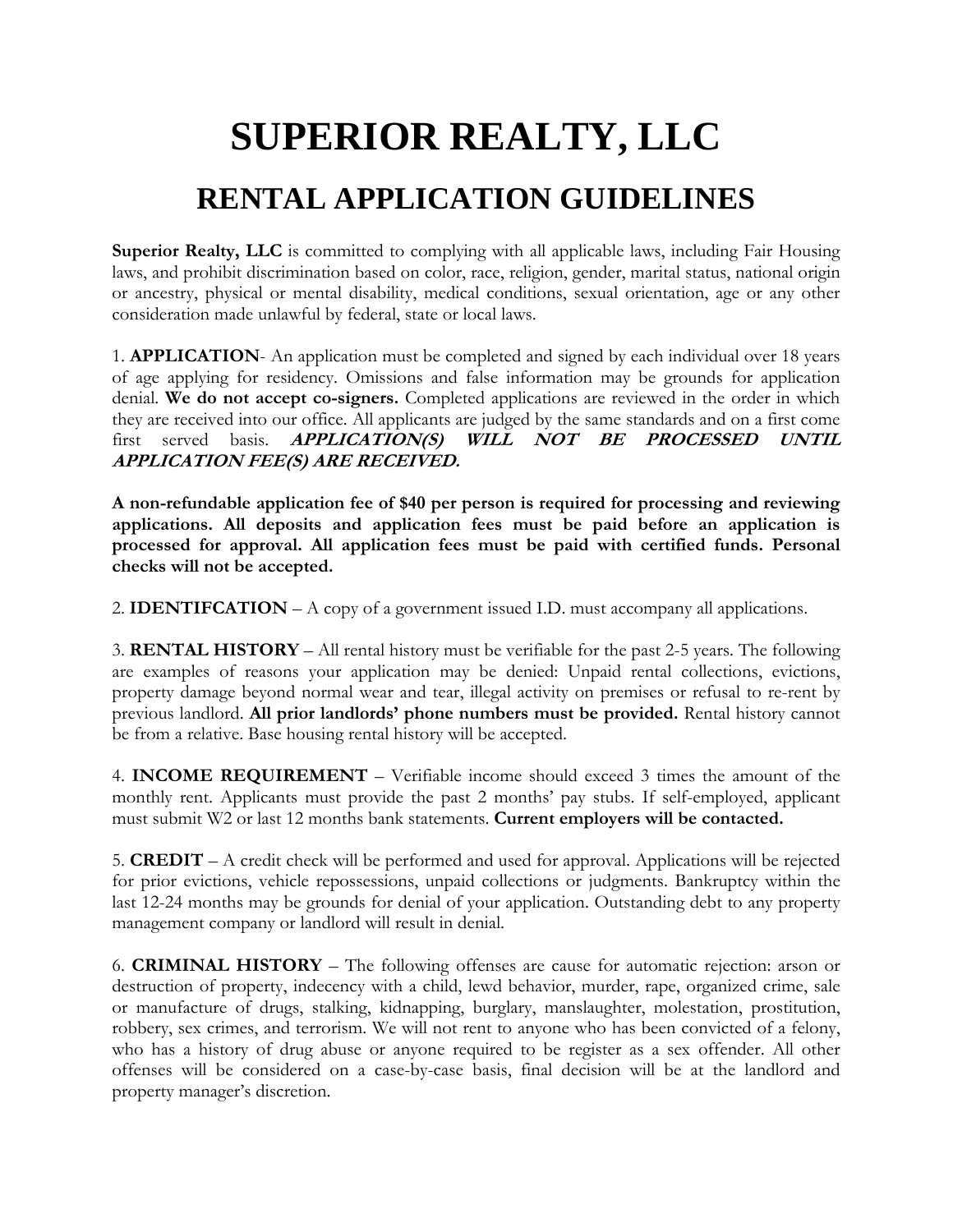7. **SMOKING POLICY** – No smoking permitted within any home, attached or unattached garage, or outside premises.

8. **PET POLICY** – Policy on pets will vary from home to home based on the property owner's requirements.

When pets are permitted there may be restrictions on the size and breed of the animal. No aggressive or mixed breed dogs are allowed; Pit bull, Doberman, Rottweiler, Akita, Chow, etc. All permitted pets will require a minimum \$300 pet deposit with a signed pet agreement. Pet policies are strictly enforced; any breach of this policy will be grounds for immediate termination of your lease. The property manager requires all applicants bring all pets into the office for a photo. No more than 2 pets per household. All vaccinations must be current in accordance with all cities guidelines.

## **NO PETS WILL BE ALLOWED ON THE PROPERTY WITHOUT PRIOR WRITTEN CONSENT AND A PET AGREEMENT SIGNED BY ALL PARTIES**.

9. **INSPECTIONS**: TENANTS TO PAY \$75.00 INSPECTION FEE AT THE TIME OF LEASE SIGNING. NON-REFUNDABLE.

10. **TENANT MANUAL**: Tenant must comply with all rules set forth in the Tenant Manual

11. **VENUE:** All amounts owed under the lease will be subject to jurisdiction of Precinct 4, Collin County located at 8585 John Wesley Frisco, TX 75034.

All criteria are subject to change at the Owner's discretion and without notice.

 $\overline{\phantom{a}}$  , where  $\overline{\phantom{a}}$  , where  $\overline{\phantom{a}}$  ,  $\overline{\phantom{a}}$  ,  $\overline{\phantom{a}}$  ,  $\overline{\phantom{a}}$  ,  $\overline{\phantom{a}}$  ,  $\overline{\phantom{a}}$  ,  $\overline{\phantom{a}}$  ,  $\overline{\phantom{a}}$  ,  $\overline{\phantom{a}}$  ,  $\overline{\phantom{a}}$  ,  $\overline{\phantom{a}}$  ,  $\overline{\phantom{a}}$  ,  $\overline{\phantom{a}}$  ,

 $\overline{\phantom{a}}$  , where  $\overline{\phantom{a}}$  , where  $\overline{\phantom{a}}$  ,  $\overline{\phantom{a}}$  ,  $\overline{\phantom{a}}$  ,  $\overline{\phantom{a}}$  ,  $\overline{\phantom{a}}$  ,  $\overline{\phantom{a}}$  ,  $\overline{\phantom{a}}$  ,  $\overline{\phantom{a}}$  ,  $\overline{\phantom{a}}$  ,  $\overline{\phantom{a}}$  ,  $\overline{\phantom{a}}$  ,  $\overline{\phantom{a}}$  ,  $\overline{\phantom{a}}$  ,

## STATEMENT OF UNDERSTANDING AND ACKNOWLEDGEMENT OF RECEIPT

Signing this acknowledgment indicates that you have had the opportunity to review the Landlord's tenant selection criteria. If you do not meet the selection criteria or provide inaccurate or incomplete information, your application may be rejected and your application fee will not be refunded. Selection criteria may include factors such as criminal history, credit history, current income and rental history.

Applicant Date

Applicant Date